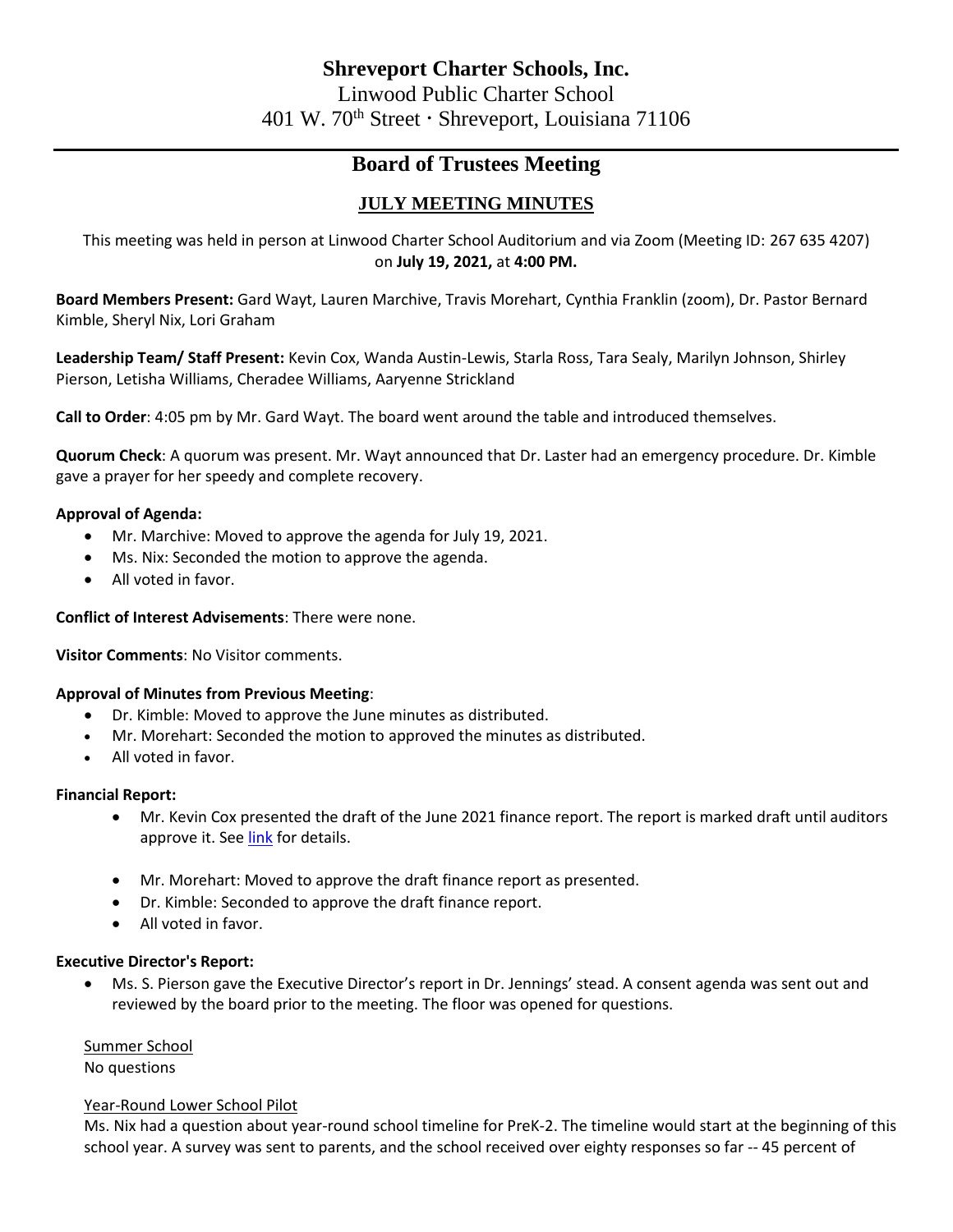parents were interested and 54 percent were not interested. The target is to get over 50 percent of 1,000 plus parents to agree in favor.

The school will refer to the year-round schedules as a balance calendar.

# **Q & A and Comments from BOT members:**

Graham: What is the deadline for implementation? - Beginning of August Marchive: Stated there needs to be an overwhelming majority prior to implementing year-round. Nix: Recommended presenting parents with a sample calendar of year-round school. She suggested potentially kicking off year-round school during the second semester to give parents enough time to buy-in.

#### Operations

Ms. Pierson shared that the bleachers are being removed. She spoke with Chief Mitchell about the Community Project, and he wants to use the area that the school needs. So, he is potentially interested in the area by Bernstein. Chief Mitchell has a backup plan if it does not work out. The school will move forward with the library renovations. Mr. Marchive confirmed there is no asbestos. The school is currently reviewing three bids.

#### Enrollment

Ms. L. Williams shared that kindergarten enrollment is at 50 percent. The school will host a Kinder Round-up this Thursday from 9:00 am to 6:00 pm. Ms. L. Williams anticipates that we will be at 75-80 percent enrollment by Thursday. There is only one seat available for Pre-K. All other grades are approaching 90 percent enrollment. We have over 165 students pending enrollment. The marketing department has heavily advertised enrollment through TV spots/ads on news channels 3, 12, and 33 and Facebook ads. At the next board meeting, the board will review the ads.

#### Human Resources

Ms. Nix commended HR on reducing 19 vacancies to 6 vacancies. Ms. Myles shared that in 6 days, the HR department hosted (5) job fairs in which they were able to fill those positions. She hopes to fill the remaining positions this week. If not, there will be another job fair. Mr. Wayt commended the team for their excellent results. Ms. Myles will send the board calendar invites for new hire orientation held on August  $2^{nd}$ .

Attorney Graham: Moved to approve the consent agenda reports for summer school, year-round school, operations, enrollment, and human resources.

Ms. Nix: Seconded to approve the consent agenda reports. All voted in favor.

#### **Board Chairman's Report:**

• Mr. Wayt provided the Board Chairman's Report.

#### Board Retreat Details

Mr. Wayt shared that the board retreat will be held at the Hilton Garden Inn Bossier on July 31, 2021 from 9:30 am-3pm. The agenda will include the board and staff meeting separately from 10 am to noon, eating lunch together, and then meeting jointly to compare notes. The moderate for this event will be Kevin Gutierrez of LA Association of Public Charter Schools.

#### Bylaws Update

Attorney Graham will review and revise bylaws prior to the board retreat. Recommendations will be shared during the board retreat. Kevin Guiterrez and Mr. Wayt will work on board committees' roles in preparation for the board retreat.

#### **Branding**

Hemingway West will provide an analysis on the work they have done for the school. This will be discussed at the retreat as well.